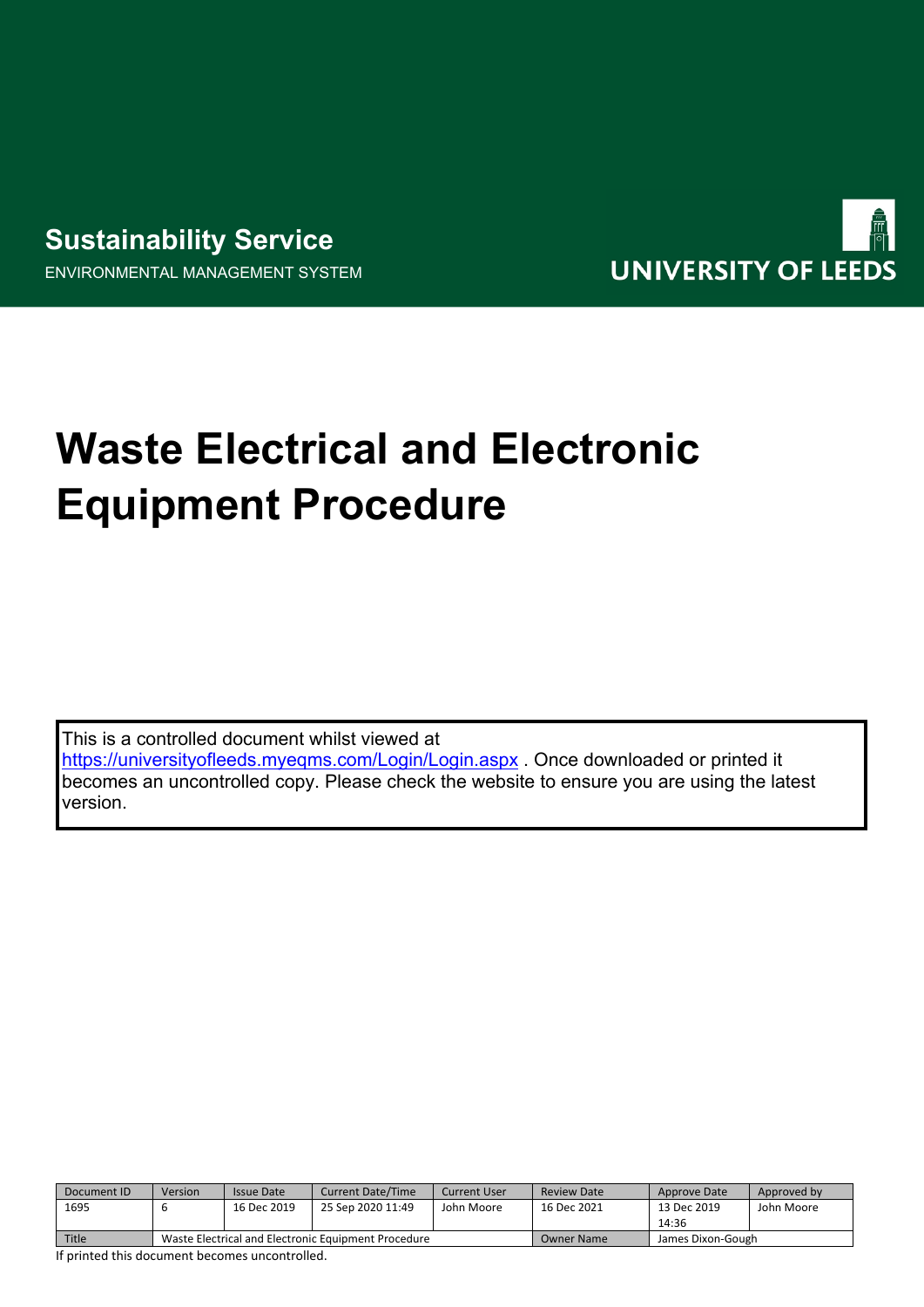#### **INTRODUCTION**

The purpose of this procedure is to ensure that Waste Electrical and Electronic Equipment (WEEE) items are disposed of correctly at the University.

# **SCOPE**

This procedure covers any electrical and electronic equipment that is owned and used by the University and/or disposed by the University.

#### **REFERENCES**

This procedure supports the 'Reuse, Recycling and Waste Standard', which should be referred to for general principles and requirements relating to all waste types at the University.

#### **RESPONSIBILITIES**

**All Staff**: are responsible for disposing of WEEE items via the correct channel, either personally or via a Faculty/Service representative. WEEE must only be disposed of via University approved contractors and on no account can be taken home or resold for personal profit.

**Cleaning Services:** are responsible for organising collection of WEEE by University approved contractors within non-residential property. Waste transfer notes and hazardous waste consignment notes will be kept and copies uploaded onto EQMS.

**Residential Services:** are responsible for organising the collection of WEEE within Residential Services managed property via University approved contractors. Waste transfer notes will be kept and copies uploaded onto EQMS.

**Health & Safety Services:** are responsible for disposing of contaminated WEEE. Waste transfer notes and hazardous consignment notes will be kept and uploaded onto EQMS

**Sustainability Service**: will provide relevant training and will monitor performance against this procedure. They will assess all potential WEEE contractors with the Environmental Compliance Manager to ensure they are competent and licenced to undertake collections and its associated processing and will review competency and licencing on an annual basis.

# **PROCEDURE FOR THE REUSE AND DISPOSAL OF WEEE OWNED BY THE UNIVERSITY OF LEEDS**

This procedure covers the following three categories:

- 1. **IT Equipment**. This will typically include computers and/or peripheral devices and can also include tablet technology and smart phones;
- 2. **Non-IT Equipment**. This typically includes any other item requiring electricity to operate, including plug-in and battery operated equipment. Examples may include: desk lamps, laminators, shredders, etc.;
- 3. **Lab Equipment**. This would include any electrical item that cannot be disposed through either of the other two categories above (this may be due to decontamination requirement or sensitivity).

#### **INTERNAL REUSE PROCEDURE**

While being assessed for internal reuse, any electronic or electrical item must be kept in a secure, dry, wellventilated area that has no access to drains.

| Document ID | Version                                             | <b>Issue Date</b> | <b>Current Date/Time</b> | Current User | <b>Review Date</b> | Approve Date      | Approved by |
|-------------|-----------------------------------------------------|-------------------|--------------------------|--------------|--------------------|-------------------|-------------|
| 1695        |                                                     | 16 Dec 2019       | 25 Sep 2020 11:49        | John Moore   | 16 Dec 2021        | 13 Dec 2019       | John Moore  |
|             |                                                     |                   |                          |              |                    | 14:36             |             |
| Title       | Waste Electrical and Electronic Equipment Procedure |                   |                          |              | <b>Owner Name</b>  | James Dixon-Gough |             |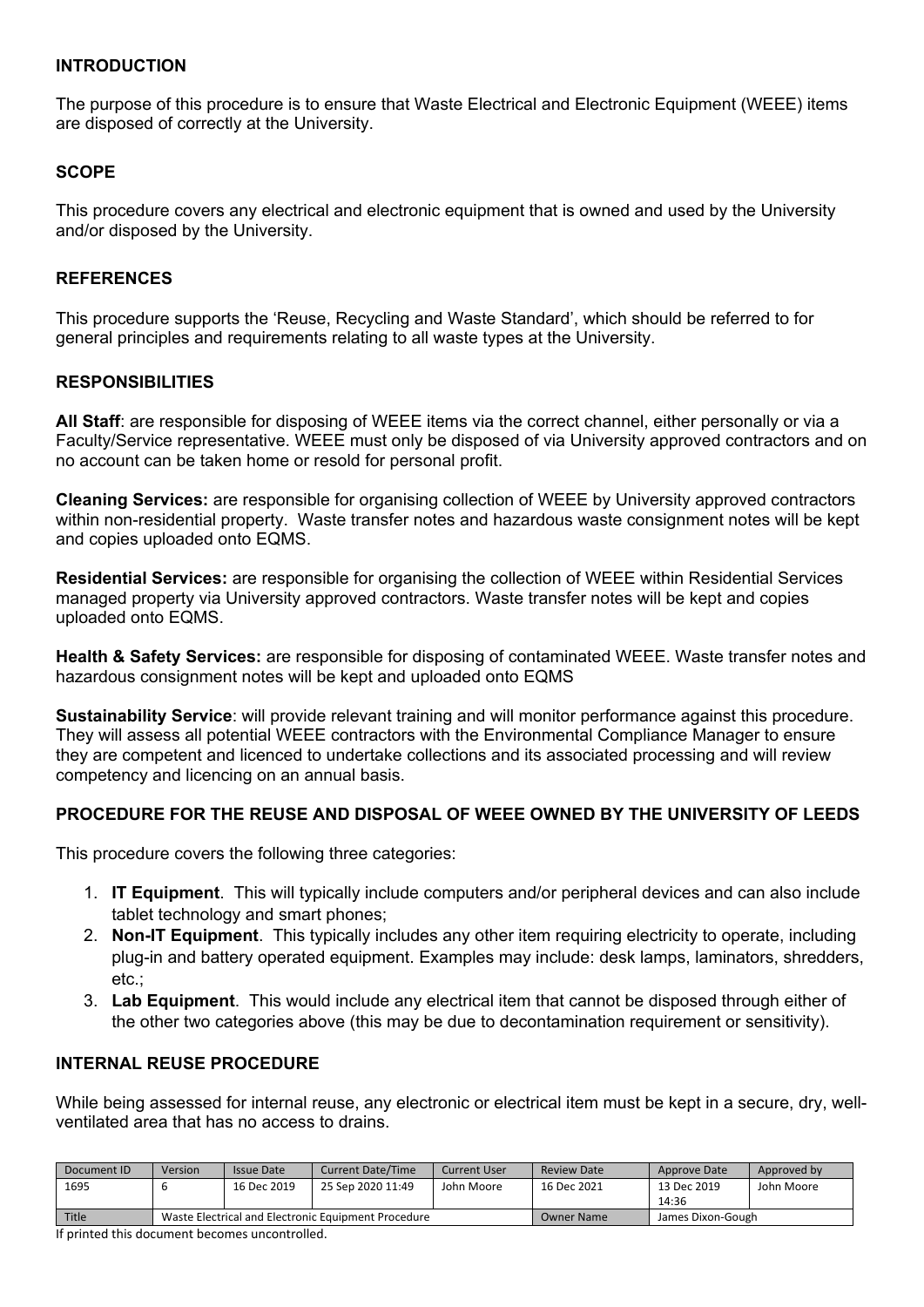# **IT Equipment**

All IT equipment should be considered for reuse if in good working order and free from any contamination. Peripheral IT devices (i.e. monitors, keyboards, etc.) should be advertised on the internal reuse website ([http://reuse.leeds.ac.uk](http://reuse.leeds.ac.uk/)).

Any items that could contain data (computers, laptops etc.) should be wiped before advertising on the reuse website. Advice on how to do this should be sought from a local IT manager or from the IT helpdesk x33333.

If wiping the data is not an option, then the approved University WEEE contractor must be used.

Mobile phones should not be re-used outside of the University and should be securely processed by returning them to factory settings and sending them to Cleaning Services. Cleaning Services use a University approved contactor who will securely wipe the phone before re-use.

Items are not available for personal re-use by staff or students or for re-sale for personal profit.

# **Non-IT Equipment**

All non-IT equipment should be considered for reuse if in good working order. All items should be advertised on the internal reuse website [\(http://reuse.leeds.ac.uk\)](http://reuse.leeds.ac.uk/).

Items are not available for personal re-use by staff or students or for re-sale for personal profit.

# **Lab Equipment**

All lab equipment should be considered for reuse if in good working order. All items should be advertised on the internal reuse website [\(http://reuse.leeds.ac.uk](http://reuse.leeds.ac.uk/)). A limited area is available for lab users on the system for this. Contact [reuse@leeds.ac.uk](mailto:reuse@leeds.ac.uk) for more information.

If all internal reuse options have been exhausted and the items have been properly approved as decontaminated, there may be opportunities to sell/donate this equipment to other institutions for the purposes of research and/or teaching. A transfer of ownership agreement should be signed by both parties and retained by the department and the item should be removed from the asset register.

Items are not available for personal re-use by staff or students or for re-sale for personal profit.

#### **FINAL DISPOSAL PROCEDURE**

Once the University has finished its use of any electronic or electrical item, it must be kept in a secure, dry, well-ventilated area that has no access to drains. It must be kept separate to all other waste/reuse items.

#### **IT Equipment**

If all internal reuse options have been exhausted, an agreement exists with a University approved supplier to remove all IT equipment. All IT equipment must be disposed through this route. Collection can be arranged via local IT managers or through the estates helpdesk: [eshelp@leeds.ac.uk](mailto:eshelp@leeds.ac.uk)

# **Non-IT Equipment**

| Document ID | Version                                             | <b>Issue Date</b> | <b>Current Date/Time</b> | Current User | <b>Review Date</b> | Approve Date      | Approved by |
|-------------|-----------------------------------------------------|-------------------|--------------------------|--------------|--------------------|-------------------|-------------|
| 1695        |                                                     | 16 Dec 2019       | 25 Sep 2020 11:49        | John Moore   | 16 Dec 2021        | 13 Dec 2019       | John Moore  |
|             |                                                     |                   |                          |              |                    | 14:36             |             |
| Title       | Waste Electrical and Electronic Equipment Procedure |                   |                          |              | <b>Owner Name</b>  | James Dixon-Gough |             |